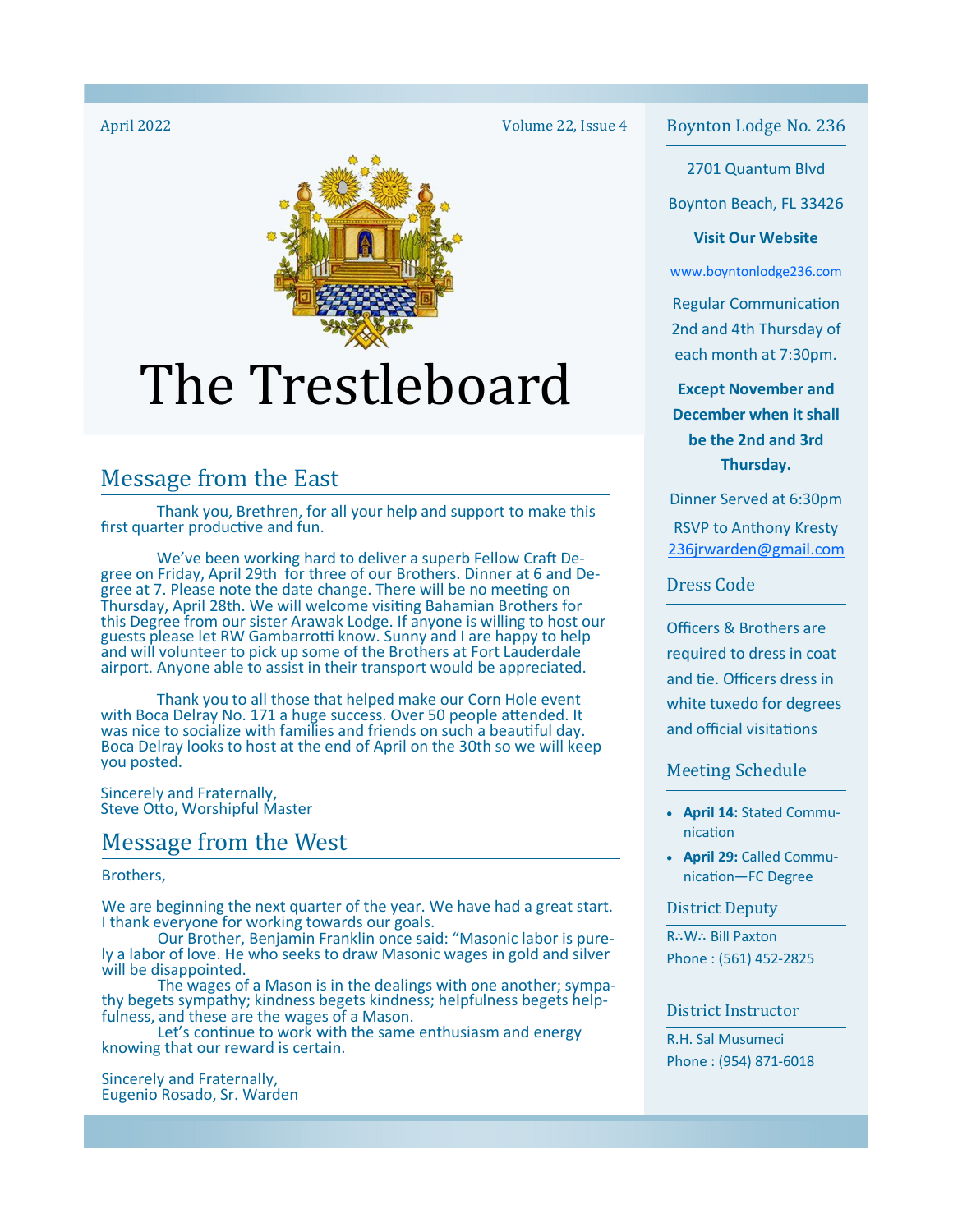## **Committees**

#### **FINANCE**

Eugenio Rosado W:. Brad Partridge W:. Robert Mandell W:. Mark Bogert

R:.W:. Michael Gambarrotti

Marty Kaye Anthony Kresty

#### **VIGILANCE**

Anthony Kresty Brad Partridge W:. Ross Cooper

#### **PETITIONS**

R:.W:. Michael Gambarrotti

W:. Alan Cohen

John Reeve

W:. Ross Cooper

#### **MASONIC EDUCATION**

David Felker

W:. Scott Schwartzberg

W:. Ross Cooper James Wooster

#### **BOARD OF RELIEF**

WM Stephen Otto Eugenio Rosado Anthony Kresty

#### **CHARITY**

WM Stephen Otto Eugenio Rosado Anthony Kresty

#### **LODGE PROPERTY**

WM Stephen Otto

W:. Stamatis Stamatopoulos Alan Cohen

## Message from the South

#### Brethren,

 Thank you brothers for the feedback I have received for the meals. Anything we can do to accommodate your diet or health restrictions, please let us know so that we may do so.

 The cornhole tournament was a huge success and I thank all the brothers that helped make it so.

I look forward to attending Boca-Delray's tournament and the fellowship.

Fraternally,

Anthony Kresty, Jr. Warden

## Message from the Secretary

#### My Brothers,

It is that time of year again, legislation season. All of you should have now received (trough email) this year's legislation booklet which outlines what is being proposed at the next annual communication. If you have not received it, please let me know and I will get it to you. We will be discussing the upcoming legislation at our 1st meeting in May, Also a reminder, we will be dark our 2nd meeting in May due to the officers traveling to Orlando for the gran communication.

 On Friday, April 29th, we have our brothers from our sister lodge Arawak Lodge No. 8877 making their official visit. It has been quite some time since we were able to sit with them and as our tradition when they visit, we will be having a Fellowcraft Degree, which they are looking forward to. They will be arriving that Friday and will need a ride to the airport and to the hotel or home of those brothers willing to host them. Please let me know if you are available to do so ASAP.

As always, if you need anything or have any questions, please feel free to contact me.

 In closing, may God bless each and every one of you, may God bless our Fraternity, may God bless our Armed Forces, and may God bless the United States of America. Sincerely and Fraternally, RW Michael Gambarrotti, Secretary

## Chaplain's Chat

My Brothers,

 Yet another month has flown by. Since our last Trestleboard we have seen events unfolding that affect us all. Some in small ways, others larger. I would like to ask you to keep our Brothers in Ukraine in your thoughts and prayers along with their families, friends, and countrymen.

#### *"There never was a good war or a bad peace." Benjamin Franklin July 1783.*

On a happier note, our recent Cornhole Event with the Brothers from Boca Delray Lodge was an incredible day of fellowship, fun, and great food! The weather was beautiful and great times were had by all. If you were not able to attend this event, I'm sure there are more events planned for the rest of the year. We'd love to see all the Brothers who were not able to attend!

- April 4th 1778, Voltaire was initiated in "Les Neuf Soeurs" Lodge in Paris. His conductors were Benjamin Franklin and Count Gebelin.
- April 5th 1886, Rudyard Kipling received his first degree.
- April 20th 1884 Pope Leo XIII issued a famous Papal Bull against Freemasonry, title Humanum Genus
- April 22nd 1785 Wolfgang Amadeus Mozart received his third degree.
- April 24th 1901 President Theodore Roosevelt received his third degree.

Sincerely and Fraternally, Eric Malloy, Chaplain